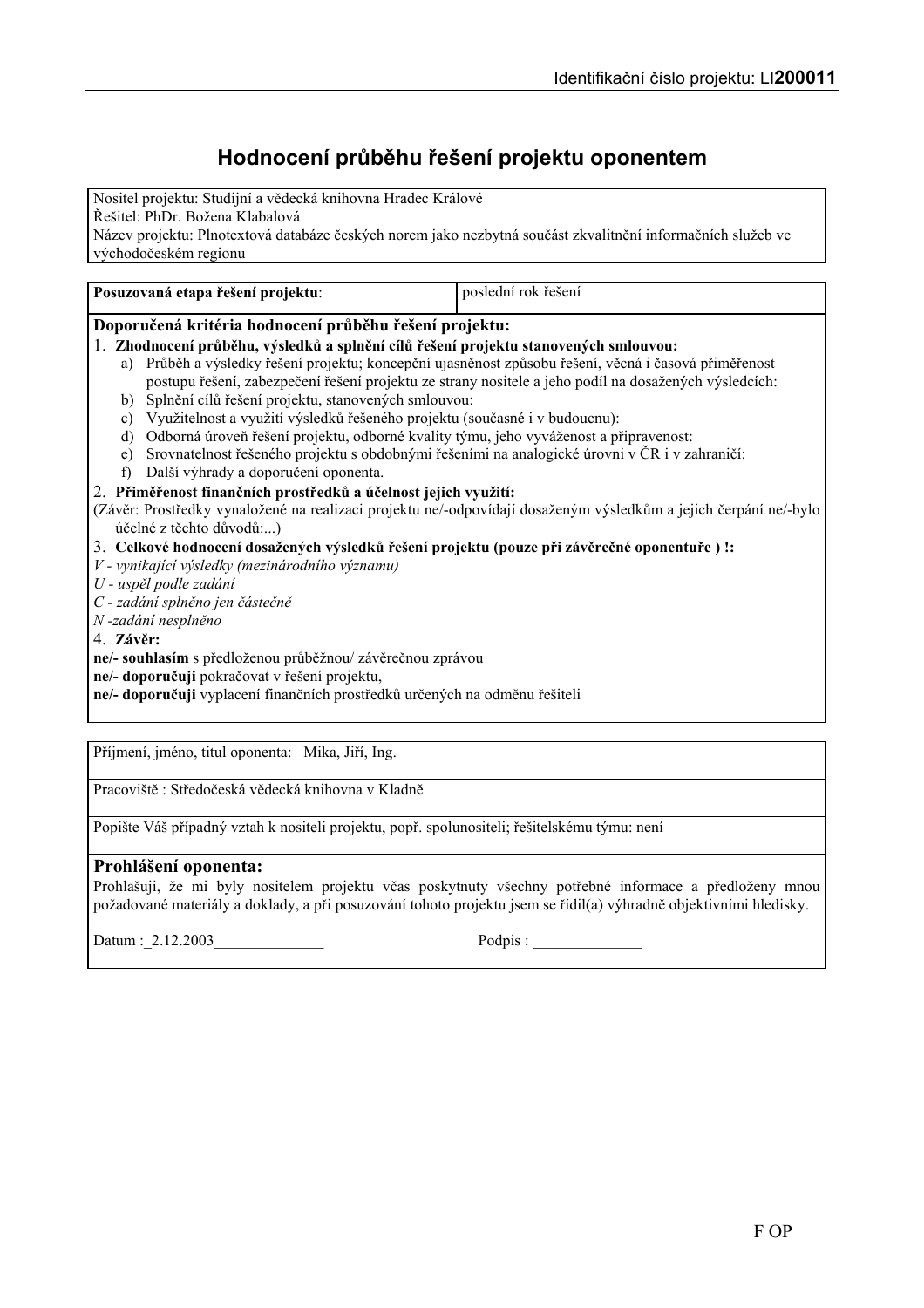## Slovní zhodnocení projektu podle výše uvedených kriterií:

## 1. Zhodnocení průběhu, výsledků a splnění cílů řešení projektu stanovených smlouvou:

Průběh a výsledky řešení projektu; koncepční ujasněnost způsobu řešení, věcná i časová přiměřenost postupu řešení, zabezpečení řešení projektu ze strany nositele a jeho podíl na dosažených výsledcích:

Projekt byl zaměřen na vyřešení konkrétního problému, který vznikl Studijní a vědecké knihovně v Hradci Králové tím, že v roce 1996 ukončil Český normalizační institut v Praze s odvoláním na výklad právních předpisů dodávání povinných výtisků norem do knihoven v ČR. Náhrada povinných výtisků nákupem norem v potřebném rozsahu, aby byla udržena kontinuita z předchozích let a tím i kvalita služeb, na kterou byli uživatelé v této oblasti zvyklí, nebyla možná z důvodu nedostatku finančních prostředků. Řešitelé se rozhodli získat chybějící prostředky formou dotace a současně nabídli uživatelům novou službu v podobě plnotextové databáze českých norem vytvářené přímo Českým normalizačním institutem. Projekt byl zahájen brzy po té, kdy bylo přerušeno dodávání povinných výtisků, takže v prvním roce jeho realizace mohly být nahrazeny chybějící normy elektronickou podobou a v dalších letech byla databáze doplňována výběrem nově vydávaných norem. Projekt byl navržen a řešen na základě znalosti uživatelských potřeb a je nutno ocenit, že jej připravili a realizovali ti, kteří jsou s uživateli bezprostředně v kontaktu – pracovníci studovny, respektive služeb. Řešitelé zajistili zpřístupnění databáze na jednom počítači ve studovně, soustavně o ní informovali své běžné i potenciální uživatele a sledovali její využívání po kvantitativní a v posledním roce řešení projektu i po kvalitativní stránce. Zde mimo jiné aktivně reagovali na připomínky z minulých oponentních řízení. Je nutno zdůraznit, že širší využívání databáze omezují poměrně tvrdé licenční podmínky Českého normalizačního institutu a že řešitelé podnikli řadu kroků na jejich zmírnění. Podařilo se jim uspět jen částečně. Současné řešení, kdy je databáze zpřístupněna na jednom pracovišti knihovny v Hradci Králové a paralelně je k dispozici jedna tištěná kopie norem, není sice optimální, ale je to maximum, co lze uživatelům za daných podmínek nabídnout. Pozitivně lze hodnotit, že řešitelé sledují technický vývoj databáze a novinky aplikují na svém pracovišti, jak tomu bylo v případě zavedení PDF formátu a nové verze bibliografické, prohledávací části databáze.

## • Splnění cílů řešení projektu, stanovených smlouvou:

Řešením projektu byla zachována kontinuita doplňování fondu norem ve Studijní a vědecké knihovně v Hradci Králové, i když ne v klasické tištěné podobě, nýbrž ve formě plnotextové databáze. Databáze nabídla širší možnosti pro práci s normami a umožnila zkvalitnit informační služby poskytované knihovnou přesně ve smyslu zadání projektu. SVK v Hradci Králové je ve východočeském regionu jedinou knihovnou, která zajišťuje přístup k normám vydávaným Českým normalizačním institutem v Praze v takovém rozsahu. Významná je i bibliografická část databáze, která poskytuje přehled o vydaných normách a nahrazuje katalog, jenž by knihovna musela zpracovávat v případě fondu tištěných norem.

## • Využitelnost a využití výsledků řešeného projektu (současné i v budoucnu):

Řešitelé projektu sledují velmi důkladně využívání databáze, jak dokládá mimo jiné tabulka statistiky využívání za 10 měsíců roku 2003 uvedená v závěrečné zprávě o realizaci projektu. Z tabulky vyplývá, že za toto období bylo uskutečněno 161 vstupů do databáze a že bylo prohlíženo, tedy v podstatě prezenčně "vypůjčeno", 298 norem. Databáze je využívána v průměru každý den, kdy je studovna otevřená pro veřejnost. Informace z databáze jsou formou odpovědí na telefonické či e-mailové dotazy poskytovány i uživatelům, kteří knihovnu osobně nenavštíví. Další možnosti zpřístupnění informací z databáze bohužel omezují licenční podmínky. Je poněkud ošidné hodnotit kvantitativní využívání informačních zdrojů, jako je tato databáze. Ukolem knihovny je zajišťovat rovný přístup občanů k informacím bez ohledu na to, kolik zájemců o tu či onu oblast existuje. Krajská knihovna by měla být jakousi pojistkou, že v daném regionu budou potřebné informační zdroje k dispozici. Lze soudit, že v oblasti přístupu k českým technickým normám splnil projekt SVK v Hradci Králové přesně tento účel. Do budoucna je nutné, aby databáze norem byla průběžně doplňována a aby o její existenci byli i nadále informováni všichni potenciální zájemci v kraji. Řešitelé by měli dál sledovat vývoj databáze u jejího tvůrce a měli by zajistit její aktualizaci nejen po obsahové stránce, ale i co se týče případných dalších vylepšení technických možností.

#### • Odborná úroveň řešení projektu, odborné kvality týmu, jeho vyváženost a připravenost:

Kvalita databáze po stránce obsahové je zaručena tím, že jejím dodavatelem je Český normalizační institut v Praze, vydavatel českých norem. Tvůrce databáze také určuje technické parametry vyhledávacího aparátu a uživatelský komfort v přístupu k databázi, které nemohou pracovníci knihovny příliš ovlivnit. Řešitelský tým naopak zodpovídá za výběr norem, které databáze obsahuje, a za to, jak je prakticky poskytována uživatelům. V této části postupovali řešitelé kvalifikovaně, mohli se opřít o zkušenosti, které mají jako odborní pracovníci studovny. Odborné kvality prokázali také v propagaci databáze a ve způsobu, jakým zajišťují evidenci jejího využívání.

#### **•** Srovnatelnost řešeného projektu s obdobnými řešeními na analogické úrovni v ČR i v zahraničí:

Zatímco plnotextové databáze jsou dnes již celkem běžnou formou poskytování informací v knihovnách, databáze norem Českého normalizačního institutu zřejmě ve větší míře knihovnami nabízena není (aspoň pokud mohu z vlastní